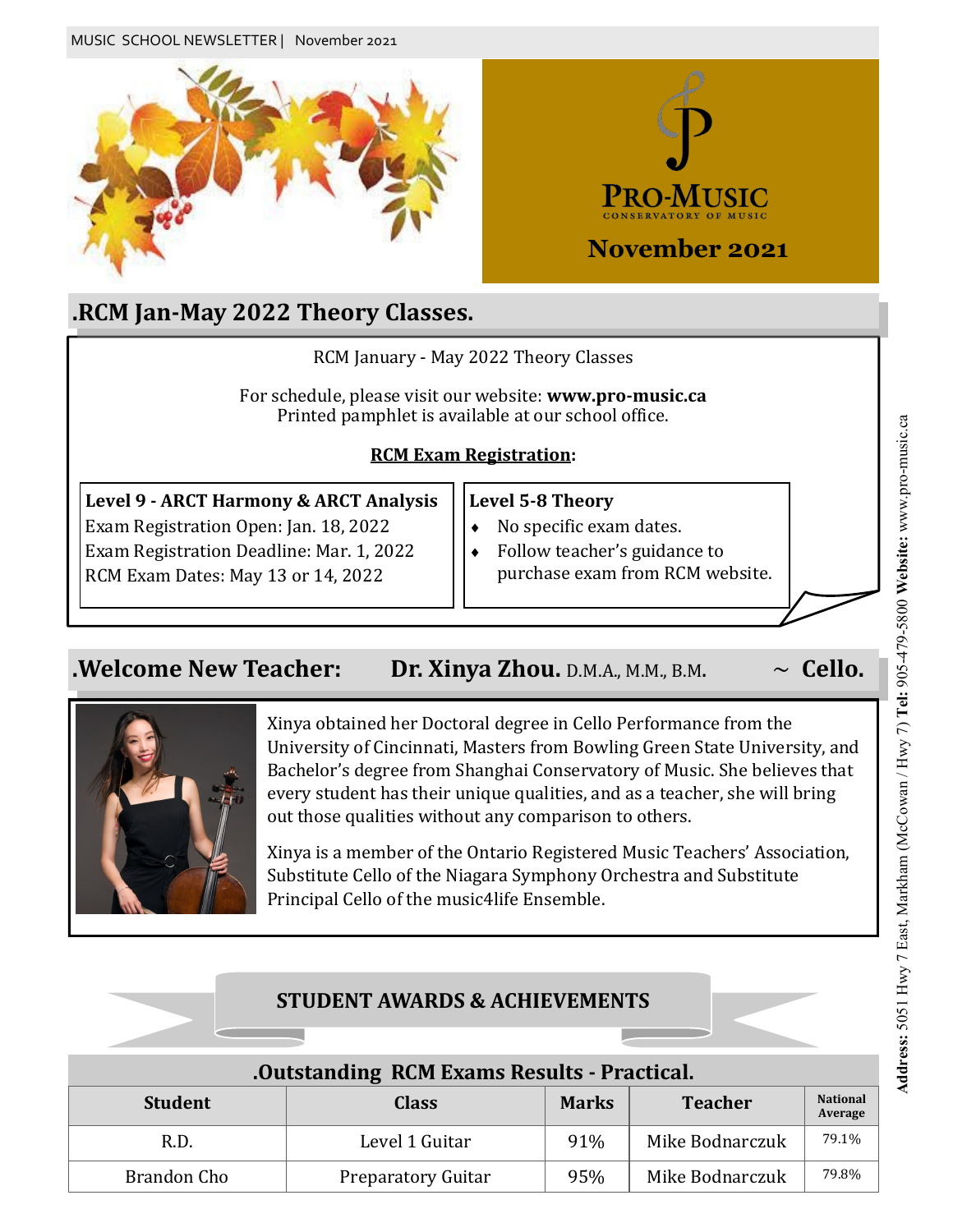#### **STUDENT ACHIEVEMENTS**

Pro-Music is proud of our students' accomplishments. We owe our standard of excellence to their hard work and dedication. For more awards and achievements, please see the certificates posted on the walls of our school!

| .Outstanding Results from 2021 August RCM Theory Exams. |                |              |                |                            |
|---------------------------------------------------------|----------------|--------------|----------------|----------------------------|
| <b>Student</b>                                          | <b>Class</b>   | <b>Marks</b> | <b>Teacher</b> | <b>National</b><br>Average |
| Annabelle Chen                                          | Level 6 Theory | 95%          | Eva Chu        | 82%                        |
| Priscilla Wu                                            | Level 6 Theory | 98%          | Eva Chu        | 82%                        |
| Aaron Lu                                                | Level 6 Theory | 94%          | Eva Chu        | 82%                        |
| Hilary Choi                                             | Level 6 Theory | 96%          | Eva Chu        | 82%                        |
| Jayden Chew                                             | Level 6 Theory | 91%          | Eva Chu        | 82%                        |
| Aidan Trinh                                             | Level 6 Theory | 99%          | Eva Chu        | 82%                        |
| Leah Conrad                                             | Level 6 Theory | 96%          | Eva Chu        | 82%                        |
| Ivan Wu                                                 | Level 6 Theory | 100%         | Eva Chu        | 82%                        |
| A.C.                                                    | Level 8 Theory | 95%          | Eva Chu        | 79.9%                      |
| Jason Li                                                | Level 8 Theory | 95%          | Eva Chu        | 79.9%                      |
| Calvin Li                                               | Level 8 Theory | 92%          | Eva Chu        | 79.9%                      |
| Henry Xiahou                                            | Level 8 Theory | 92%          | Eva Chu        | 79.9%                      |
| Jeffrey Li                                              | Level 8 Theory | 98%          | Eva Chu        | 79.9%                      |
| M.Z.                                                    | Level 8 Theory | 99%          | Eva Chu        | 79.9%                      |
| Andrew Xu                                               | Level 8 Theory | 94%          | Eva Chu        | 79.9%                      |
| Leo Jiang                                               | Level 8 Theory | 97%          | Eva Chu        | 79.9%                      |
| Athena Zhang                                            | Level 8 Theory | 98%          | Nancy Cheung   | 79.9%                      |
| Augusta Lam                                             | Level 8 Theory | 100%         | Nancy Cheung   | 79.9%                      |
| Khloey Liu                                              | Level 8 Theory | 94%          | Nancy Cheung   | 79.9%                      |
| Aprille Song                                            | Level 8 Theory | 99%          | Nancy Cheung   | 79.9%                      |
| Tamara Yeung                                            | Level 8 Theory | 95%          | Nancy Cheung   | 79.9%                      |
| J.L.                                                    | Level 8 Theory | 95%          | Nancy Cheung   | 79.9%                      |
| Albert Yu                                               | Level 8 Theory | 96%          | Nancy Cheung   | 79.9%                      |
| Isabella Ignacio                                        | Level 8 Theory | 97%          | Nancy Cheung   | 79.9%                      |
| D.L.                                                    | Level 8 Theory | 92%          | Nancy Cheung   | 79.9%                      |
| Ethan Niu                                               | Level 8 Theory | 94%          | Nancy Cheung   | 79.9%                      |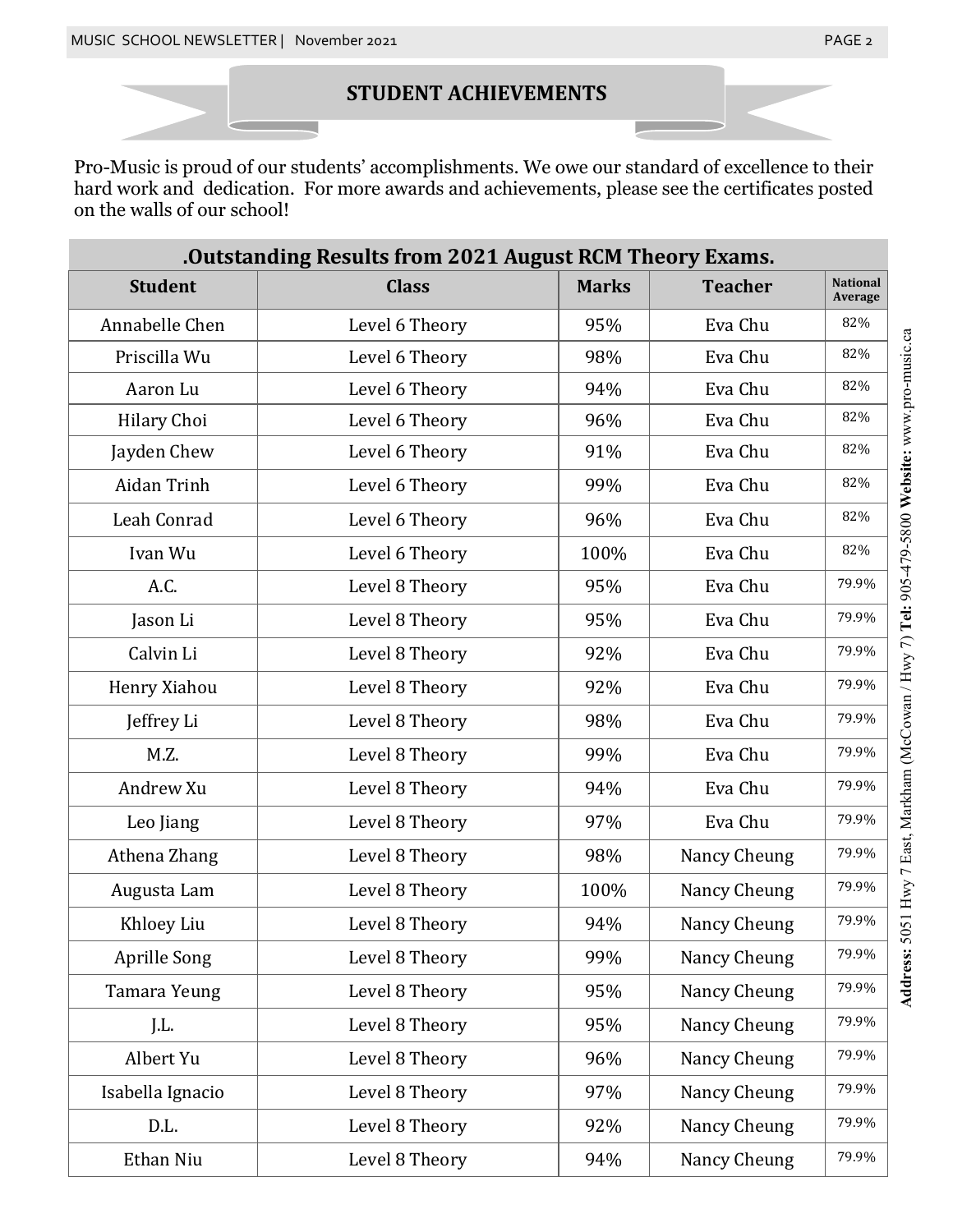#### **.Outstanding Results from 2021 August RCM Theory Exams.**

| <b>Student</b>      | <b>Class</b>                    | <b>Marks</b> | <b>Teacher</b>      | <b>National</b><br>Average |
|---------------------|---------------------------------|--------------|---------------------|----------------------------|
| Jason Wu            | Level 8 Theory                  | 100%         | Nancy Cheung        | 79.9%                      |
| Rita Zhou           | Level 8 Theory                  | 100%         | Nancy Cheung        | 79.9%                      |
| <b>Bonnie Zheng</b> | Level 8 Theory                  | 98%          | Nancy Cheung        | 79.9%                      |
| Dora Li             | Level 8 Theory                  | 100%         | Nancy Cheung        | 79.9%                      |
| Kristen Cheng       | Level 8 Theory                  | 95%          | Nancy Cheung        | 79.9%                      |
| T.C.                | Level 8 Theory                  | 96%          | Nancy Cheung        | 79.9%                      |
| <b>Tiffany Yang</b> | Level 8 Theory                  | 96%          | Nancy Cheung        | 79.9%                      |
| Andy He             | Level 8 Theory                  | 100%         | Nancy Cheung        | 79.9%                      |
| Aidan Pereira       | Level 8 Theory                  | 100%         | Nancy Cheung        | 79.9%                      |
| Zoe Zheng           | Level 8 Theory                  | 98%          | Nancy Cheung        | 79.9%                      |
| Matthew Gao         | Level 9 Harmony                 | 82%          | Ron Cheung          | 74.2%                      |
| Sandra Qiu          | Level 9 Harmony                 | 80%          | Ron Cheung          | 74.2%                      |
| <b>Bethany Lum</b>  | Level 9 Harmony                 | 84%          | Fernando Baldassini | 74.2%                      |
| Emily Wu            | Level 9 Harmony                 | 80%          | Fernando Baldassini | 74.2%                      |
| Yi Fan Xie          | Level 9 Harmony                 | 89%          | Fernando Baldassini | 74.2%                      |
| Josephine Wang      | Level 9 Harmony                 | 85%          | Fernando Baldassini | 74.2%                      |
| Katelyn Wong        | Level 9 Harmony                 | 80%          | Fernando Baldassini | 74.2%                      |
| Maggie Rong         | Level 9 Harmony                 | 86%          | Fernando Baldassini | 74.2%                      |
| Kyle Wong           | Level 9 Harmony                 | 84%          | Fernando Baldassini | 74.2%                      |
| A.L.                | Level 9 Harmony                 | 80%          | Eva Chu             | 74.2%                      |
| Michelle Lee        | Level 9 History                 | 92%          | Nancy Cheung        | 76.9%                      |
| Scarlett Lau        | Level 9 History                 | 93%          | Nancy Cheung        | 76.9%                      |
| Raphael Lau         | Level 9 History                 | 94%          | Nancy Cheung        | 76.9%                      |
| <b>Bethany Lum</b>  | Level 9 History                 | 91%          | Nancy Cheung        | 76.9%                      |
| Moses Li            | Level 9 History                 | 97%          | Nancy Cheung        | 76.9%                      |
| Hughes Tam          | Level 9 History                 | 91%          | Nancy Cheung        | 76.9%                      |
| Daniel Zhang        | Level 9 History                 | 96%          | Fernando Baldassini | 76.9%                      |
| Isabella Peng       | Level 10 Harmony & Counterpoint | 84%          | Fernando Baldassini | 69%                        |
| A.Y.                | Level 10 Harmony & Counterpoint | 80%          | Fernando Baldassini | 69%                        |
| <b>Bernice Yiu</b>  | Level 10 Harmony & Counterpoint | 86%          | Fernando Baldassini | 69%                        |
| Justin Ian Lau      | Level 10 Harmony & Counterpoint | 83%          | Fernando Baldassini | 69%                        |
| Sean Lee            | Level 10 Harmony & Counterpoint | 84%          | Fernando Baldassini | 69%                        |
|                     |                                 |              |                     |                            |